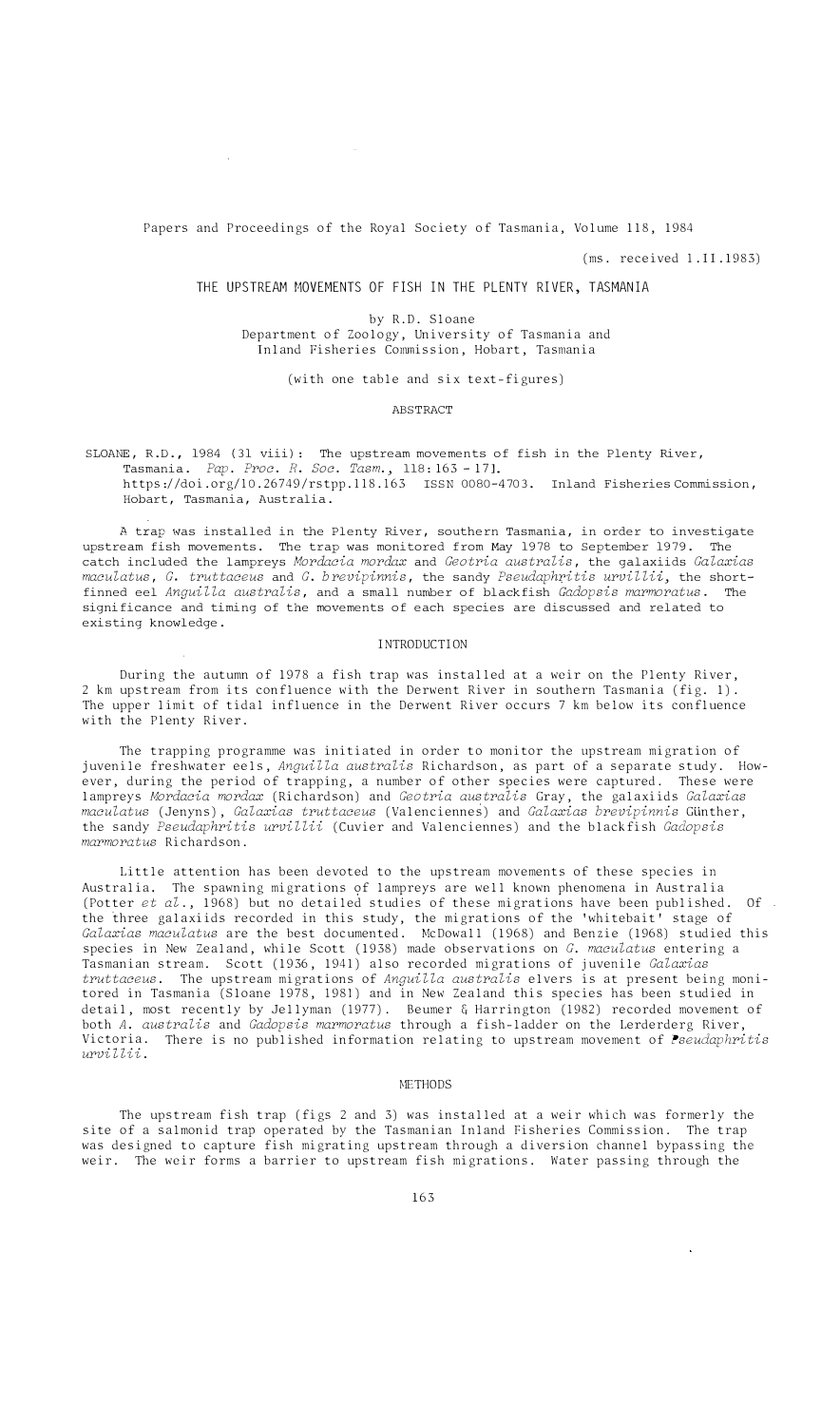

FIG. 1 - Location map showing the lower Derwent catchment and the Plenty River trap site.

diversion channel re-enters the river at the foot of the weir and provides a route for fish to pass upstream around the side of the weir.

The catching box was usually emptied each morning throughout the sampling period but on some occasions several days elapsed between the trap being cleared. On each visit, the catch was identified and counted then liberated above the weir. Sub-samples of juvenile galaxiids were preserved in 10% formalin for subsequent confirmation of identification.

Water temperatures were recorded daily at 0800 h at the Salmon Ponds trout hatchery 1 km upstream from the trap. River flow data were obtained from a gauging weir operated by the Tasmanian Rivers and Water Supply Commission on a nearby stream, the Tyenna River, at Newbury. These data were found to cor-

respond closely to qualitative water-level observations recorded on visits to the Plenty River trap.

#### RESULTS

The trapping programme commenced on 1 May 1978 and continued until the trap was damaged by a sudden flood in early September 1979. The loss of the trap and the deteriorating condition of the weir made further trapping impracticable. The vast majority of fish were



FIG. 2 - Details of the Plenty River weir and fish trap. Plan view of weir showing position of fish trap. A - weir face; B - trash screen; C - bypass channel; D - rampway entrance.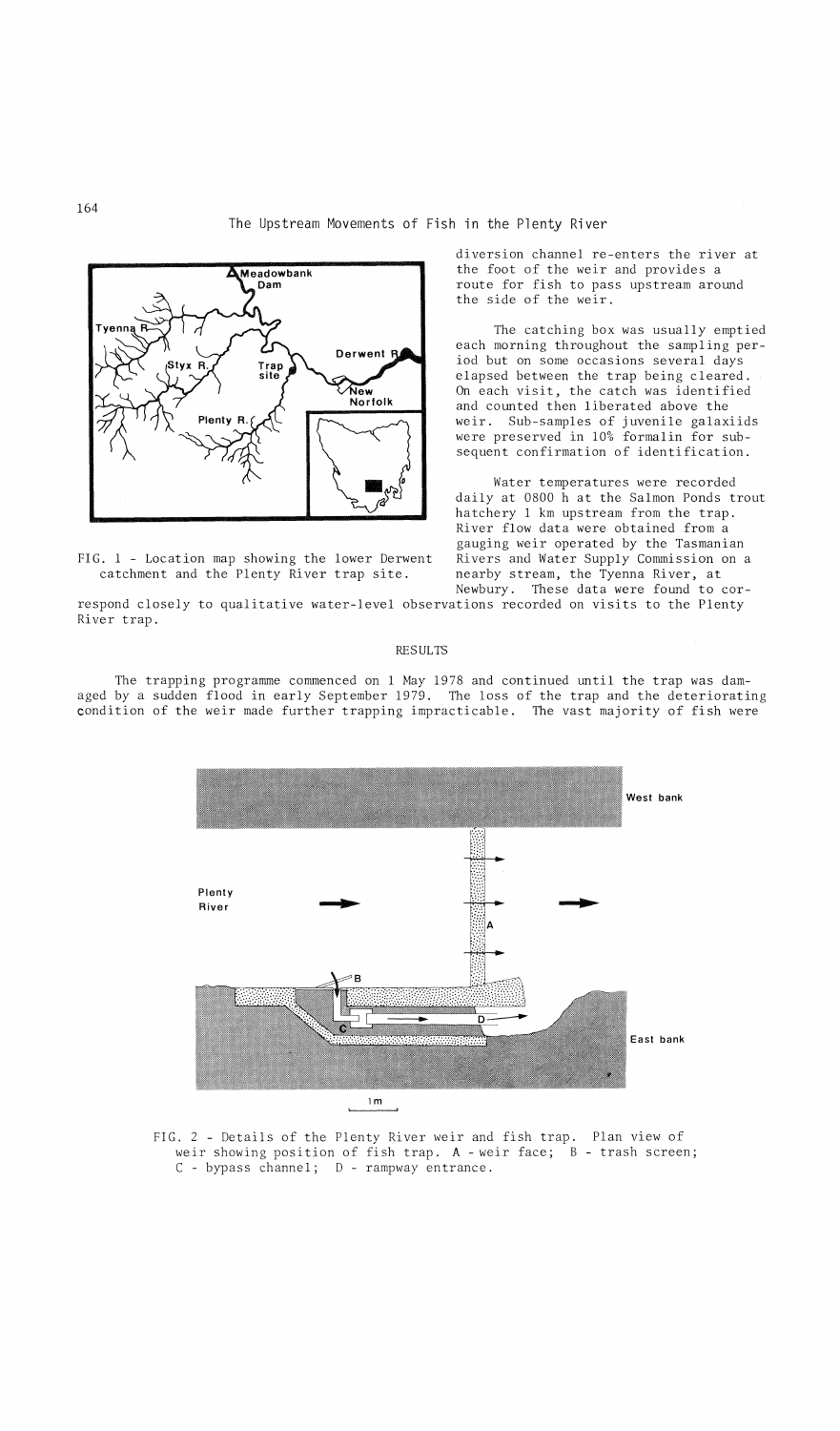## **R.D.** Sloane

taken between mid-September 1978 and the end of January 1979. The daily catch records for this period are illustrated in fig. 4. Isolated catch records during the remainder of the 17 month sampling period are given in table **1.** On occasions when the trap was visited after more than one day had elapsed, it was assumed that an equal proportion of the total catch entered the trap on each day.

#### Period of Migrations

The migration of 'Velasia' stage *Geotria australis* began at the Plenty River in mid-September. The onset of migration was heralded by the appearance of large flocks of cormorants seen gorging themselves on these animals in the lower reaches of the Derwent River.<br>The migration reached its peak in October and continued until the end of November. *Mordacia mordax* first appeared in significant numbers at the Plenty River weir early in November. The numbers migrating reached the highest level at the end of November; small numbers were then caught through until early January (fig. 4). Lampreys of both species were only seen entering the trap at night. By torch light, they could also be seen climbing the rock face on the opposite side of the weir. During the day lampreys were found beneath the loose stones below the trap.

The run of *Anguilla australis* elvers began in late November and continued through December reaching a peak in January. The majority of elvers entered the Plenty River trap by night, but during the peak periods elvers were migrating all day.

Relatively small numbers of *Pseudaphritis urvillii* were recorded in the trap from October to February with January being the most important month for upstream movement (fig. 4). These fish varied in size and could not be designated as juveniles.

Only a relatively small number of juvenile *Galaxias brevipinnis* were recorded in this study (n = 97). From the limited data presented in figure 4, the migration appears to correspond closely to that of *Galaxias truttaceus.* The run of juvenile *G. truttaceus* began late in October and finished early in January with the main peak occurring early in November. Although the run of *G. truttaceus* started <sup>a</sup> little earlier and was of shorter



FIG. 3 - Diagram of the Plenty River fish trap showing details of construction. A - blocked off entrance to former fish trap bypass channel; B - sliding control gate to adjust water flow. Flow maintained at approximately  $15$  l/sec; C - duct carrying water to the trap; D - catching box with 2 mm woven mesh sides; E - rampway leading to the foor of the weir (inclined at 15° and lined with a mat of loosely woven rope and willow branches). The arrows indicate the direction of water flow.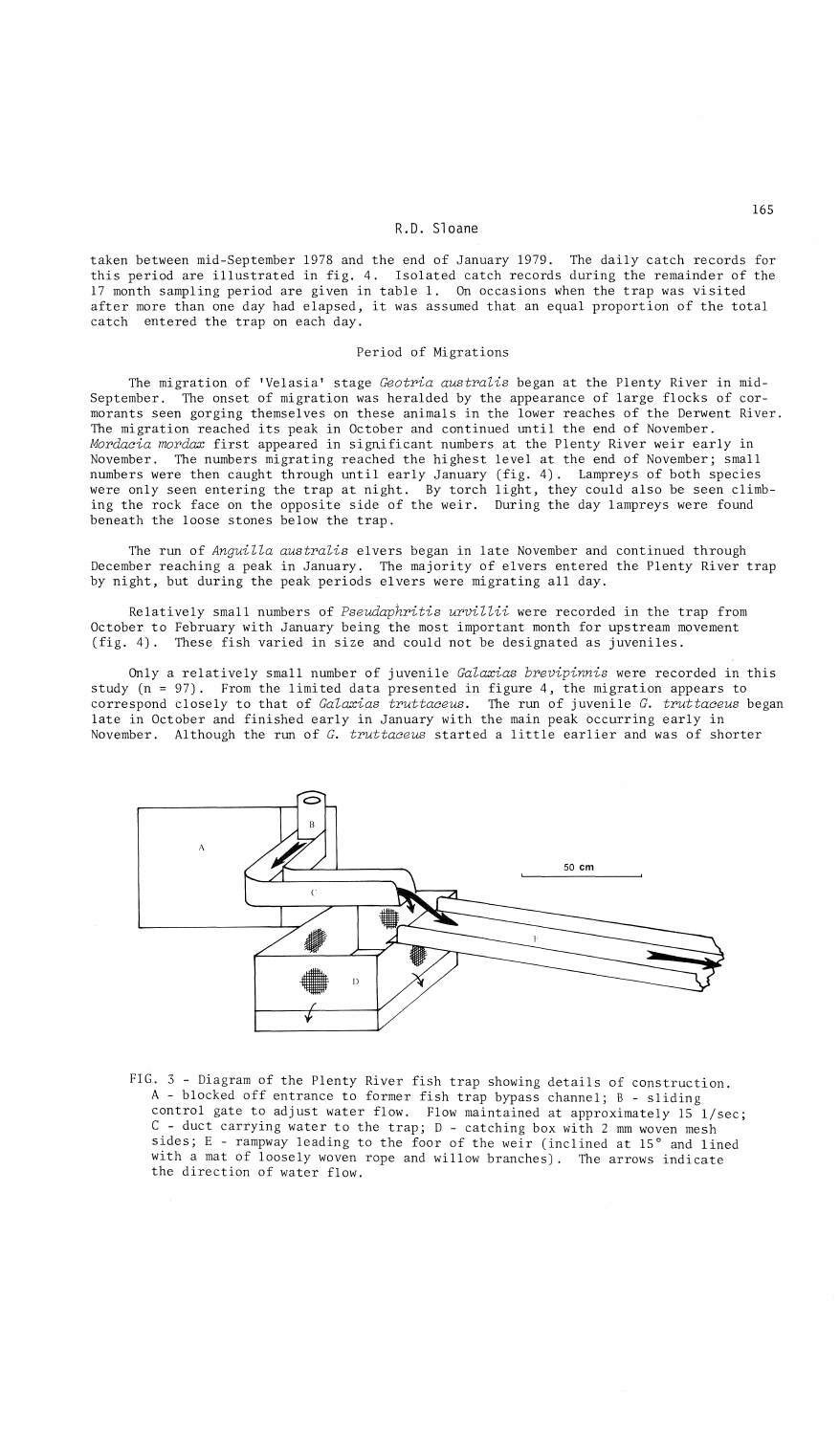

FIG. 4 - Daily catch frequency records for the major migrating species together with daily river flow and morning water temperature records. Days of full moon (open circles) and new moon (solid circles), and the numbers of each species captured, are indicated. Species A Geotria australis, B Mordacia mordax, C Anguilla<br>australis, D Pseudaphitis urvillii, E Galaxias brevipinnis, F G. truttaceus,<br>G G. maculatus.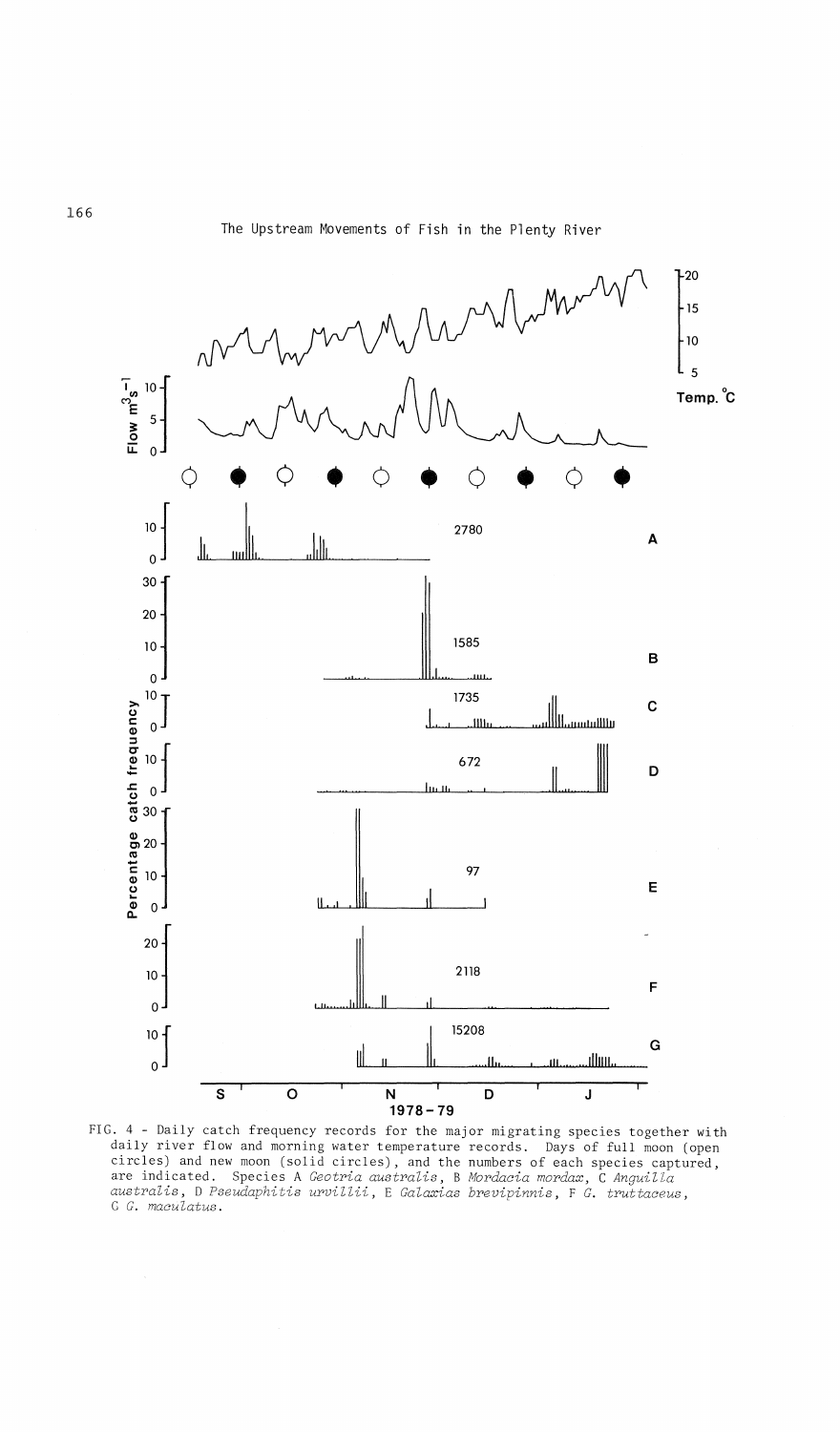# R.D. Sloane

### TABLE 1

## INCIDENTAL RECORDS FROM THE PLENTY RIVER FISH TRAP. All the galaxiids recorded in this table were fully pigmented adults and thus were not included in figure 5.

| Trapping Period            | Numbers | Species           |                            |
|----------------------------|---------|-------------------|----------------------------|
| $27 - 28. x.78$            |         |                   | Galaxias truttaceus        |
| $29 - 30 \cdot x \cdot 78$ |         |                   |                            |
| $5 - 7. x i. 78$           |         |                   | Anguilla australis         |
| $5 - 7. x i. 78$           |         |                   | Galaxias maculatus         |
| $10 - 13. x i.78$          |         |                   | Galaxias truttaceus        |
| $27 - 28. x i. 78$         |         |                   |                            |
| $10 - 12$ . xii. 78        |         |                   | <i>Gadopsis marmoratus</i> |
| 12-16.xii.78               |         |                   |                            |
| $5 - 7.1.79$               |         |                   | Galaxias truttaceus        |
| $5 - 7.1.79$               | 18      |                   | Gadopsis marmoratus        |
| $7-9.1.79$                 | 3       |                   |                            |
| $11 - 13$ . i. 79          |         | $^{\prime}$       | $^{\prime}$                |
| $19 - 23 \div 79$          |         | $^{\prime}$       | $^{\prime}$                |
| $19 - 23 \cdot i \cdot 79$ | 2       |                   | Galaxias truttaceus        |
| $19 - 26$ . iii. 79        | 3       |                   | Galarias maculatus         |
| $4 - 9.iv.79$              |         |                   |                            |
| $8 - 14$ , v. 79           |         | $^{\prime\prime}$ | $^{\prime}$                |

duration, the peak movements of this species correspond with those of *Galaxias maculatus* over the same period. Large numbers of juvenile *G. maculatus* moved into the trap over an extended period from early November to early February. They were frequently seen moving into the trap during the daylight hours. Only a few adult *G. maculatus* were captured during the trapping period (table 1), lending no support to a returning upstream migration of spent adults as indicated by Scott (1938) and Phillips (1919).

A small number of blackfish, *Gadopsis* marmoratus~ were captured during the trapping operation (table 1). The most significant capture was that of 18 blackfish which entered the trap on 6 and 7 January 1979.

# Environmental Influences

#### Water Temperature

Morning (0800 h) water temperature records showed an overall increase from 5°C to 20°C during the main migration season, mid-September to the end of January (fig. 4). All species captured were recorded over a wide temperature range and exhibited no precise temperature preference (fig. 5). The earliest migrant, *Geotria australis,* entered the trap predominantly at stream temperatures between 6°C and 14°C. *Mordacia mordax* was mainly captured at water temperatures between 12°C and 16°C and during the period of its migration, showed a significant (0.01 < P < 0.05) positive correlation between water temperature and catch (r <sup>=</sup> 0.3159,53 days). Similarly, both *Anguilla australis* and *Pseudaphritis urvillii* entered the trap in greater numbers at higher water temperatures; there was a very highly significant ( $p < 0.001$ ) positive correlation between water temperature and catch (calculated for all days during the recorded migration period of each species), for *A. australis* (r = 0.4450, 59 days) and for *P. urvillii* (r = 0.4818, 91 days). Correlations between water temperature and number of fish captured were not significant (p <sup>&</sup>gt; 0.1) for all other species recorded. *Galaxias brevipinnis* and *Galaxias truttaceus* were generally recorded at water temperatures between 8°C and 16°C whereas the much more extensive migration of *Galaxias maculatus* spanned a wider temperature range, from 8°C to 22°C (fig. 5).

#### River Flow

The river flow graph is basically a mirror image of the temperature graph (fig. 4) as freshes in the stream correspond with periods of reduced water temperature, consequently these two influences are difficult to separate. As accurate flow recordings were not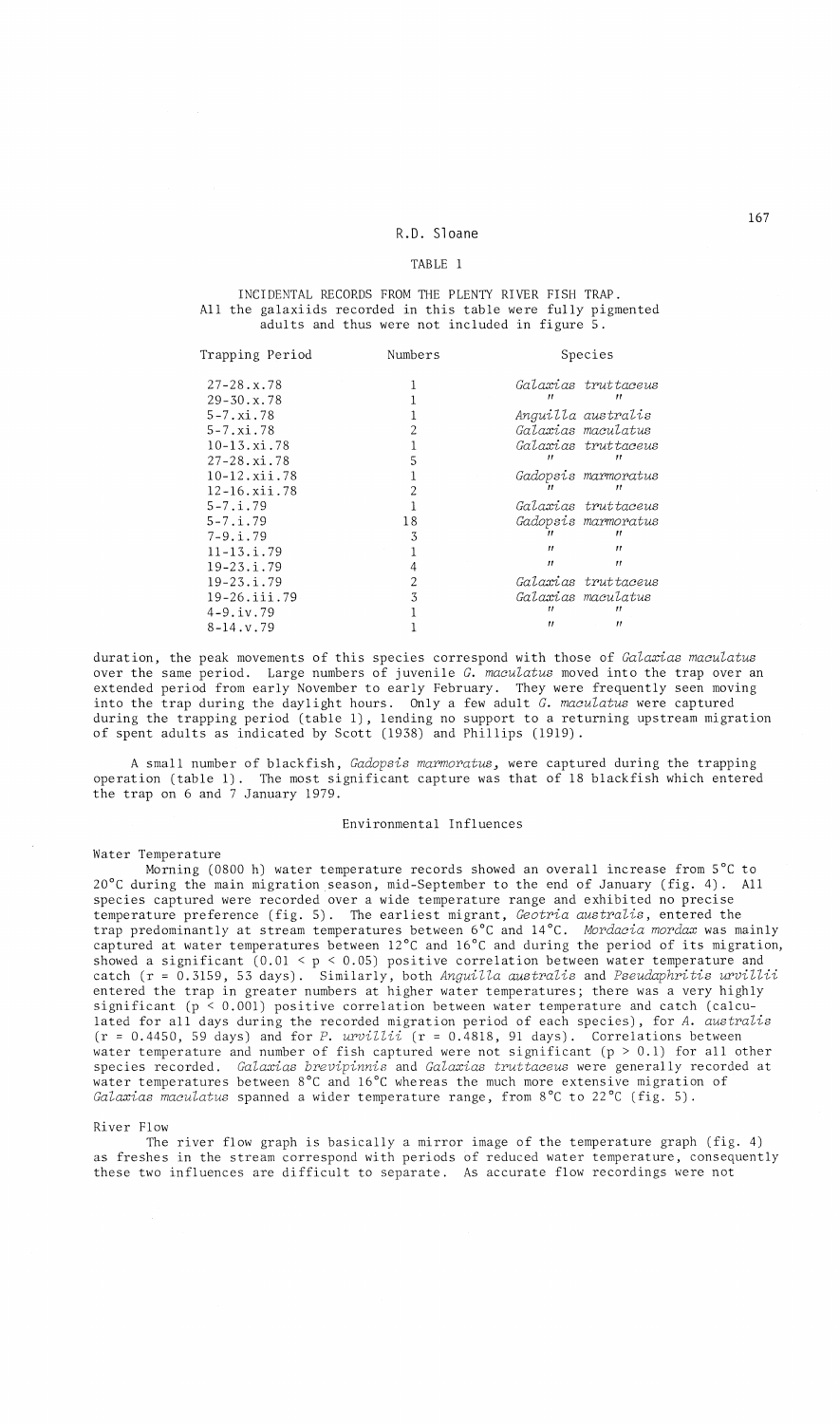

FIG. 5 - Catch data from figure 4 expressed as the number of each species trapped per day at various morning water temperatures (recorded at 0800 h); species as in figure 4.

obtained from the Plenty River, correlations with river flow were not considered to be statistically reliable.

#### Lunar Period

The percentage catch of each species, arranged by lunar days (fig. 6) shows that peak periods in the upstream movement of several species corresponded with specific lunar periods. The main peak in the catch of *Geotria australis* occurred during the first quarter, soon after the new moor (days 0 to 4) and no lampreys of this species entered the trap during the second lunar quarter. The main movement of *Mordacia mordax* occurred during the last three days of the lunar month. *Anguilla australis* catches were spread throughout the lunar month with a small peak during the second quarter (day 6 to 9). The greatest capture of *Pseudaphritis urvillii* occurred at the beginning of the third quarter (day 21 to 24). *Galaxias* spp. showed a peak in catch during the first lunar quarter (day 5 to 7) with *G. maculatus* exhibiting a second peak at the end of the last quarter.

## DISCUSSION

It has been assumed that all the fish recorded during the trapping programme were moving upstream, although the design of the fish trap did not completely exclude the possibility of some fish passing downstream into the catching box. However, the position and size of the upstream entrance relative to the weir, the trash screen position across the entrance and the small fraction of water splashing back into the catching box from the rampway, combined to minimise the possibility. The absence of adult eels, lamprey macrophthalmia and trout fry from the catch support this assumption.

Lampreys entered the Plenty River trap during the hours of darkness and were trapped mainly on dark nights, during the first and last quarters of the moon; such behaviour is generally true of all lamprey migrations (Hardisty & Potter 1971). Potter *et al.* (1968) reported that the migratory movements of *Mordacia mordax*

began at dusk, with adults burying themselves deep into the river bed by day. Lynch (1978) reported a run of *Geotria australis* during mid-October at the lower Forth River in northern Tasmania, the same time of year as indicated for southern Tasmania by the present study. In New Zealand, *G. australis* have been observed ascending streams somewhat earlier, with May, June and July being important months for migration (Maskell 1929). Potter et al. (1968) determined that spawning run *M. mordax* first enter rivers on the Australian mainland during July and August, with the peak of migration from the beginning of September to the end of November. They suggested the spawning run in Tasmania occurred at approximately the same time. The present study indicates a later, November-December migration for the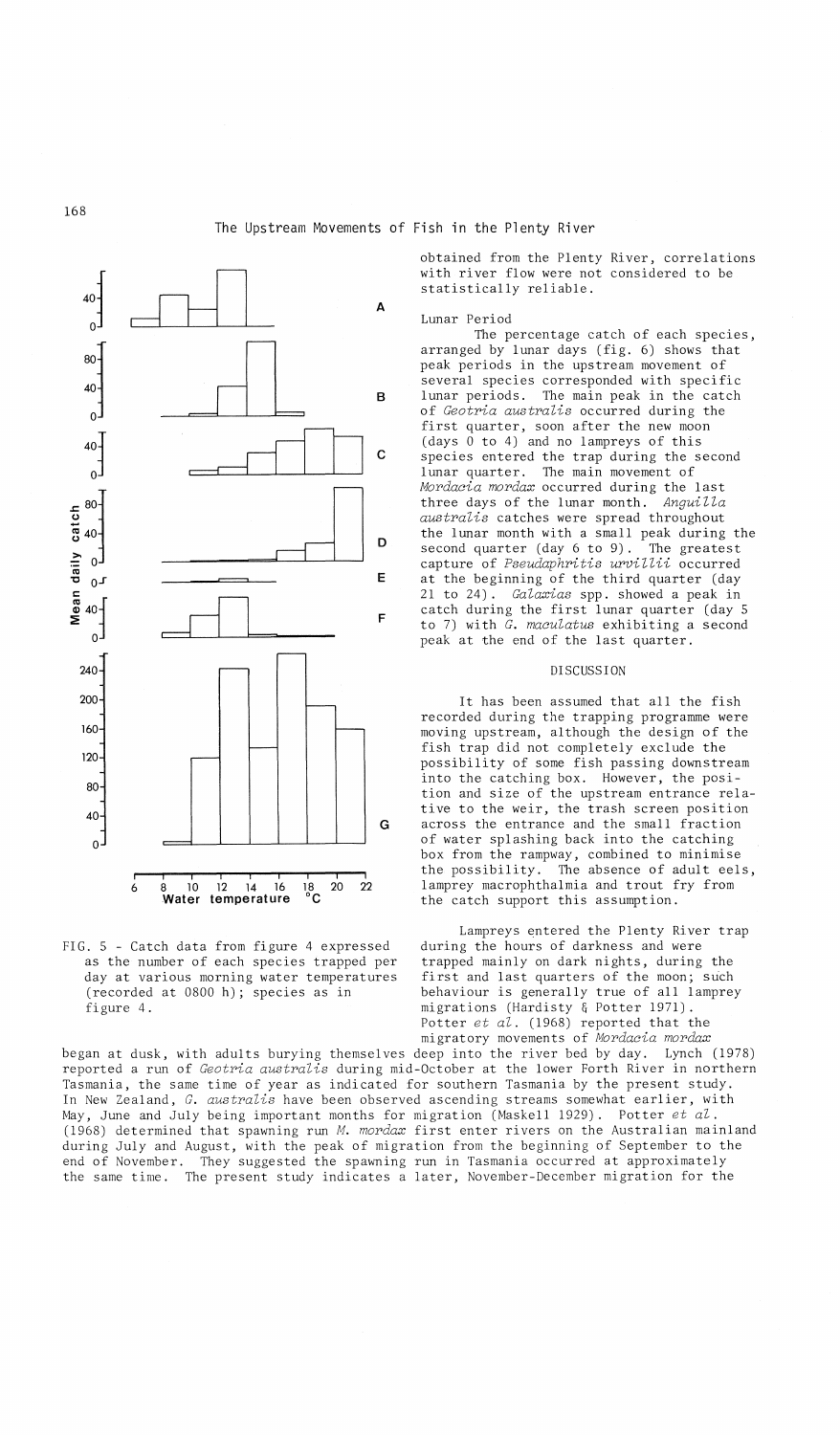Plenty River. The main movement of *M. mordax* into the Plenty River trap occurred during a period of increased water temperature (13°C-15°C) and an associated reduced river flow. This contrasts with the general finding that high water levels are associated with lamprey migrations (Hardisty & Potter 1971).

The upstream migration of *Anguilla australis* took place in the Plenty River during a similar period to the migration recorded by Sloane (1978) at Trevallyn Power Station in northern Tasmania where the run commenced in November and continued until the beginning of February. Beumer & Harrington (1982) considered that the upstream migration season of *A. australis* in the Lerderderg River, Victoria, was just commencing when trapping was discontinued on 2 December. Cairns (1941) and Jellyman (1977) found January and February to be the main months for the migration of *A. australis* elvers in New Zealand. Jellyman (1977) suggested that low water temperatures (less than 10°C) could retard elver migrations. In the Plenty River increased elver catch was related to increased water temperature and reduced river flow.

Conditions of reduced flow and increased water temperature were also associated with the upstream migration of *Pseudaphritis urvillii* in the Plenty River. Although little is known of the life history of this species, two unpublished Tasmanian studies (Sloane 1976, Hortle 1978) indicate an upstream migration phase, with young *P. urvillii* entering fresh water from the estuary or sea. Hortle (1978) suggested progressive upstream movement over a number of years. Lake (1971) made brief mention of migrations of *P. urvillii* in the Murray River, observed during autumn and winter. A compensatory upstream





movement of young fish during the summer is suggested by the data presented here.

Scott (1938) studied the movements of *Galaxias maculatus* in Punchbowl Creek, northern Tasmania. He found an extensive juvenile influx in October followed by a less important influx in March. Tasmanian records from 'whitebait' statistics indicate that the initial movement of *G. maculatus* into fresh water occurs mainly in September, October and November (Lynch 1965-72, 1979). In New Zealand, McDowall (1968) found the peak migration period for this species is usually between mid-August and early November. It seems possible that there is a delay of between one and two months between the initial arrival of *G. maculatus* juveniles in the 'whitebait' run and the penetration upstream into fresh water as recorded 9 km above tidal influence at the Plenty River weir. Scott (1941) found migration of juvenile *G. truttaceus* in company with *G. maculatus,* with the main body arriving in late September-early October. September, October and November also appear to be the most important months for *G. truttaceus* in Tasmanian whitebait runs (Lynch 1965-71, 1979). Again, a delay between the arrival of *G. truttaceus* in fresh water and the further upstream penetration is indicated. In Tasmania, *G. brevipinnis* migrations have been observed in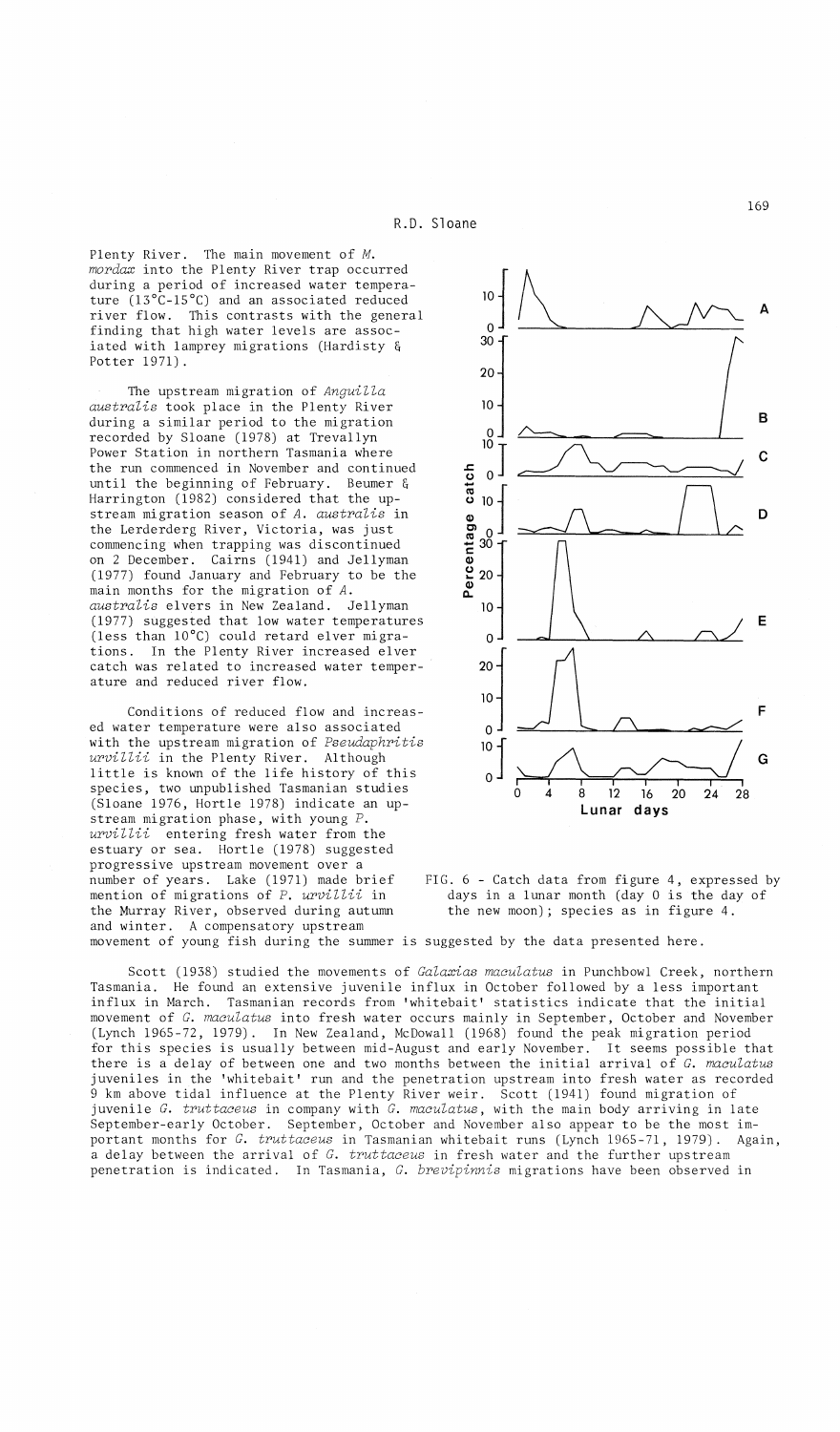# The Upstream Movements of Fish in the Plenty River

late October by Sloane (1978) at Trevallyn Power Station and by Lynch (1978) at the Forth River weir.

A study on the breeding and early development of the blackfish *Gadopsis marmoratus* (Jackson 1978), gives no indication of a migratory phase in the life history. Jackson (1975) also studied the movements of adult  $\bar{G}$ . marmoratus by tagging and he concluded that they exhibit very little movement. It seems likely that the captures of blackfish in the present study represent incidental wanderings rather than any significant migration. Re-.<br>capture data from tagged *G. marmoratus* led Beumer & Harrington (1982) to conclude that movements of this species through the Lerderberg fish ladder were random.

The absence of brown trout *Salmo trutta* Linnaeus, from the capture data indicates that the flow through the trap was not adequate to attract this species. The subsequent reopening of the salmonid trap at the Plenty River weir resulted in the capture of 70 searun brown trout weighing up to 4kg, during May and June 1982 (Lynch 1982).

### CONCLUSION

With the exception of *Geotria australis,* the main months for migration of the species in this study were the summer months of November, December and January. This has important consequences as low river flows at this time may result in even small dams, weirs and culverts becoming effective barriers to migration.

The Plenty River trap illustrates that a bypass channel and/or a simple fish ladder could be used to permit the free upstream passage of a number of migratory fish. With detailed knowledge of the extent and timing of such migrations and some knowledge of the climbing abilities of the species involved, temporary passes or trap and porterage programmes need only be operated for a short period each year to enable migration upstream to adult habitats or spawning grounds.

# ACKNOWLEDGEMENTS

Maintenance of the trap, recording of fish numbers and collection of samples were carried out by Mr I. Cameron of the Tasmanian Inland Fisheries Commission Hatchery, 'Salmon Ponds'. The trap was installed as part of a post-graduate study of eel biology being conducted by the author through the Zoology Department, University of Tasmania. Mr B. Rumbold built and installed the trap.  $~\text{Mr}$  W. Fulton assisted with monitoring of the trap and identified the juvenile stages of galaxiids. I would also like to thank Dr R.W.G. White for constructive criticism of the manuscript.

#### REFERENCES

Benzie, V.L., 1968: A consideration of the whitebait stage of *Galaxias maculatus attenuatus* (Jenyns). *N.Z. J. mar. Freshwat.* Res.~ 2: 559-573.

Beumer, J.P. & Harrington, D.J., 1982: A preliminary study of movement of fishes through a Victorian (Lerderderg River) fish-ladder. *Proc. R. Soc. Vict.*, 94: 121-132.

- Cairns, D., 1941: Life history of the two species of New Zealand fresh water eel. Taxonomy, age and growth, migration and distribution. *N.Z. J. Sci. Tech.*, 23: 53-72. Hardisty, M.W. & Potter, I.C., 1971: The general biology of adult lampreys. In Hardisty,
- M.W. & Potter, I.C. (Eds): THE BIOLOGY OF LAMPREYS. Academic Press, London. Vol. I: 127-206.

Hortle, M.E. (1978): THE ECOLOGY OF THE SANDY, *PSEUDAPHRITIS URVILLII,* IN SOUTH-EAST TASMANIA. Unpub. B.Sc.Honours thesis, University of Tasmania.

- Jackson, P.D., 1975: BIONOMICS OF BROWN TROUT *(SALMO TRUTTA* LINNAEUS 1758) IN A VICTORIAN STREAM WITH NOTES ON INTERACTIONS WITH NATIVE FISHES. Unpub. Ph.D. thesis, Monash University.
- \_\_\_\_\_\_\_\_\_\_\_\_\_, 1978: Spawning and early development of the river blackfish, *Gadopsis marmoratus* Richardson (Gadopsiformes: Gadopsidae), in the Mckenzie River, Victoria. *Aust. J. mar. Freshwat.* Res.~ 29: 293-298.

Jellyman, D.J., 1977: Summer upstream migration of juvenile freshwater eels in New Zealand. *N.Z. J. mar. Freshwat.* Res.~ 11: 61-71.

## 170